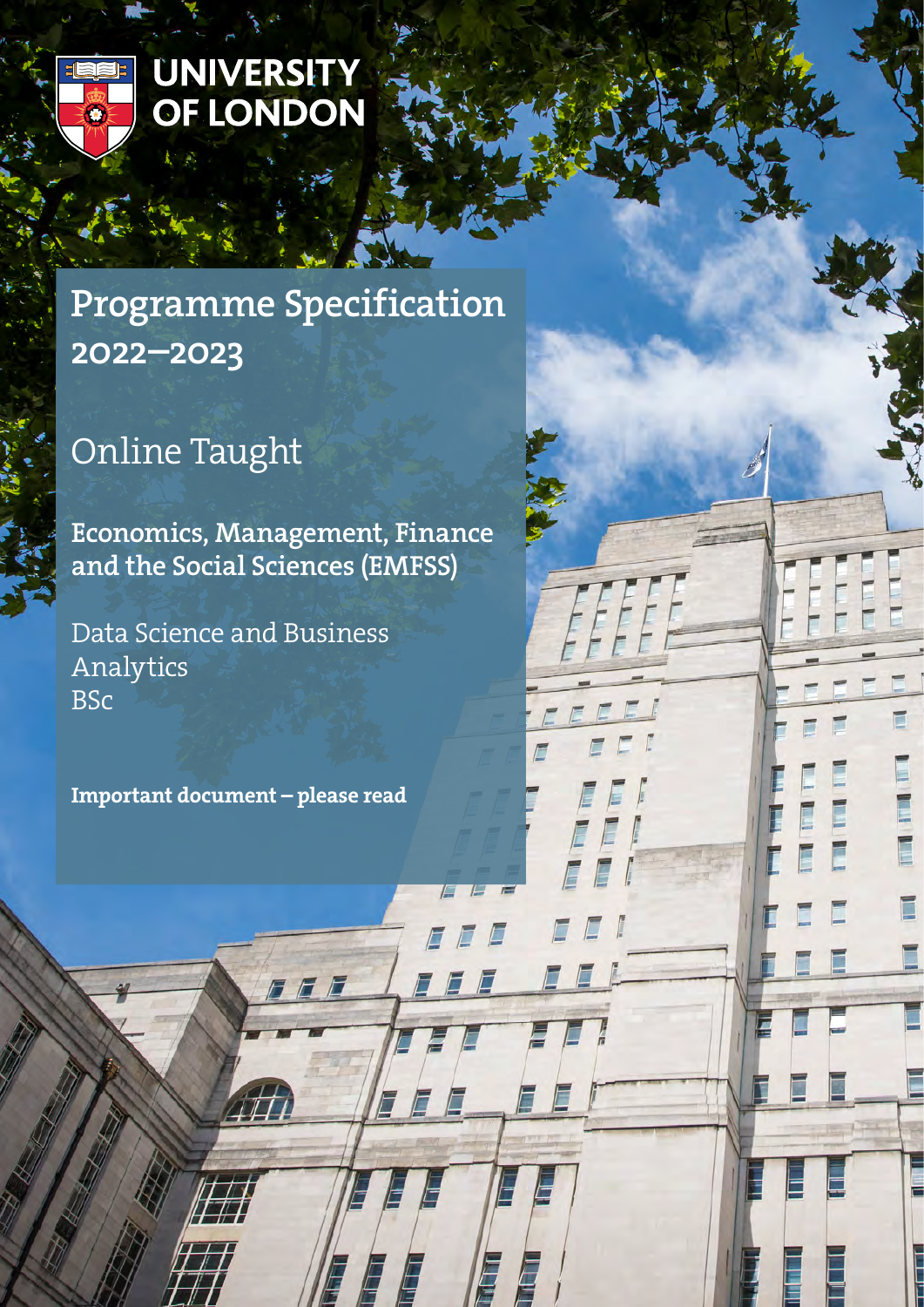# Table of Contents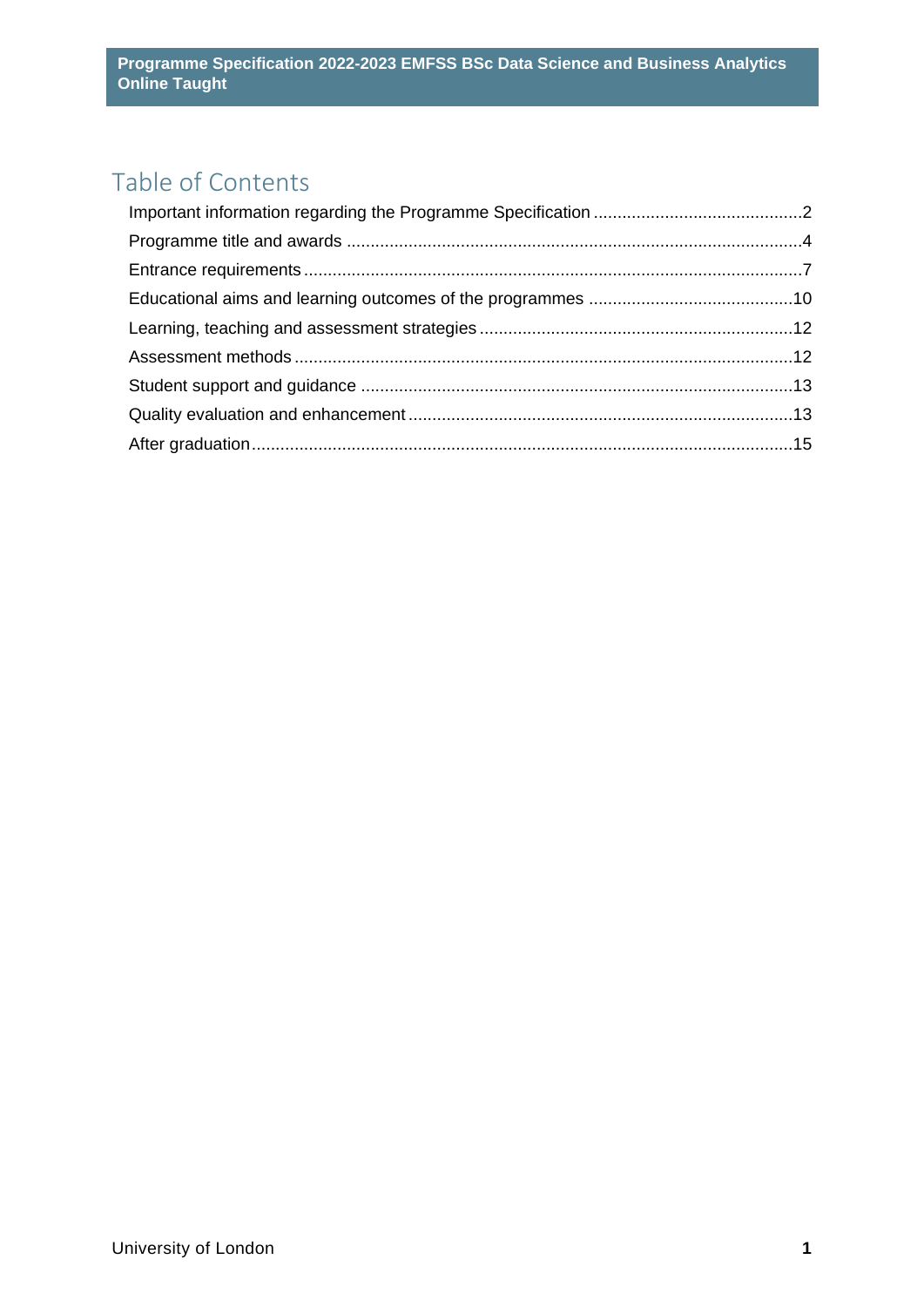## <span id="page-2-0"></span>**Important information regarding the Programme Specification**

## **About this document**

#### Last revised 04 May 2022

The Programme Specification gives a broad outline of the structure and content of the programme, the entry level qualifications, as well as the learning outcomes students will achieve as they progress. Some of the information referred to in a programme specification is included in more detail on the University of London website. Where this is the case, links to the relevant webpage are included.

Where links to external organisations are provided, the University of London is not responsible for their content and does not recommend nor necessarily agree with opinions expressed and services provided at those sites.

If you have a query about any of the programme information provided registered students should use the *ask a question* button in the [student portal o](https://my.london.ac.uk/)therwise the *Contact Us* button on each webpage should be used.

## **Key revisions made**

Programme specifications are revised annually. The LSE, as part of its annual review of standards, confirms the programme structure and the educational aims and learning outcomes, and advises on any development in student support. Where there are changes which may impact on continuing students, these are listed below. For all new students, the programme and general information provided in this document is correct and accurate and will be applicable for the current year.

#### **Significant changes made to the programme specification 2022-2023:**

Internet access and computer specification requirements have been updated.

## **Terminology**

The following language is specific to the EMFSS BSc Online Taught degree programme:

**Course**: Individual units of the programme are called courses. Each course is a selfcontained, formally structured learning experience with a coherent and explicit set of learning outcomes and assessment criteria.

**New:** Either as 'new course' or 'new credit'**.** A course which you have never previously registered for.

**Prerequisite:** A course that you must register and complete live sessions for before you are permitted to complete the teaching for another course.

**Corequisite:** A course that you must register and complete the live session for either before or at the same time as another course.

**100 level / 200 level / 300 level:** In the context of UK higher education, the Framework for Higher Education Qualifications (FHEQ) levels are as follows: 100 courses are equivalent to FHEQ Level 4 200 courses are equivalent to FHEQ Level 5 300 courses are equivalent to FHEQ Level 6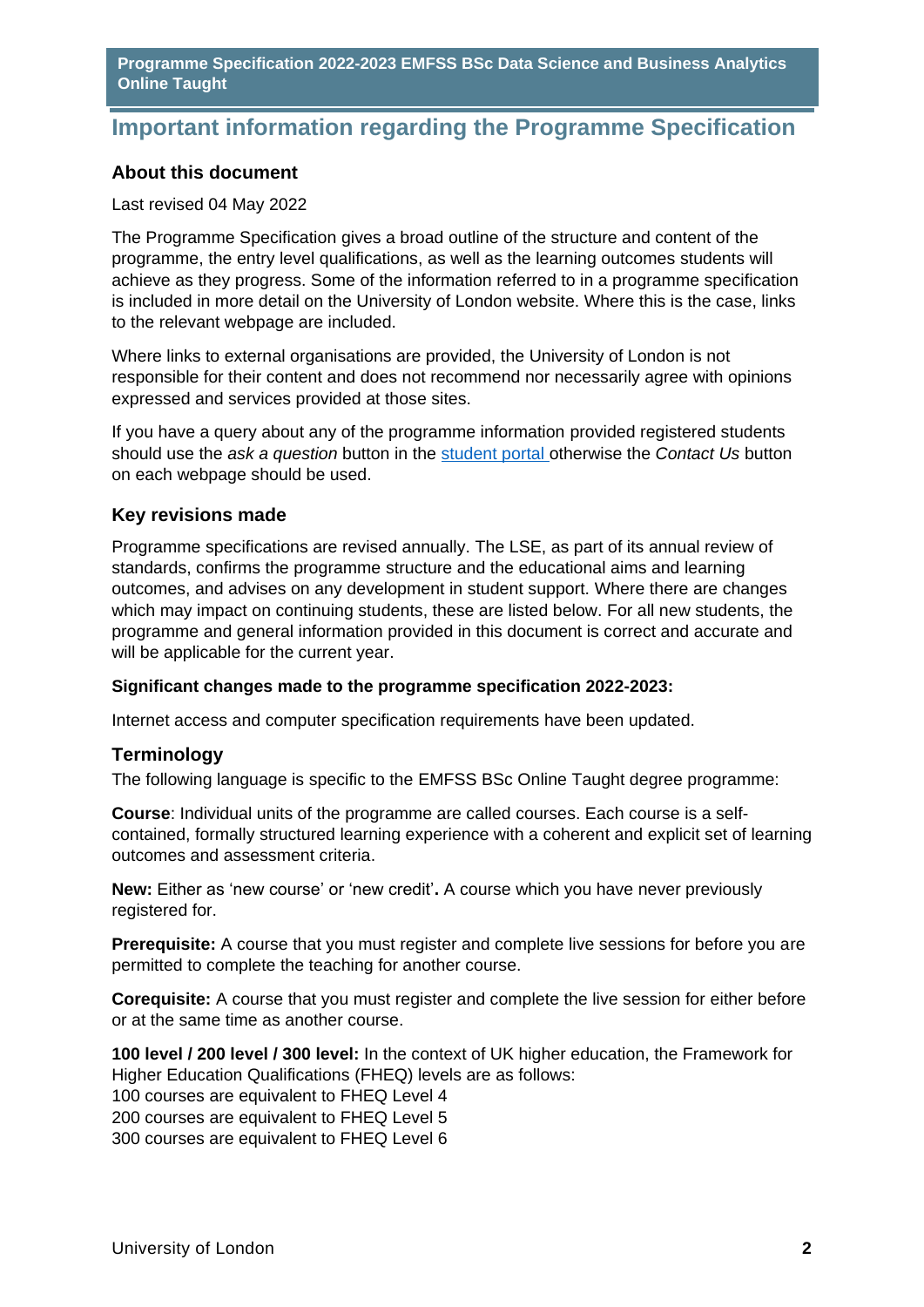**Online Taught:** The qualifications awarded under these regulations are taught online only. You will receive advice via your virtual learning environment (VLE) from a class teacher.

**VLE**: Your virtual learning environment where you access your learning materials, live sessions. We may also refer to this as Digital Campus.

**Study session:** The academic year is split into two study sessions. You will register for each study session independently.

**Teaching block:** Each study session is split into two ten-week teaching blocks.

**Student Success Advisor**: Will provide advice and guidance throughout your programme.

**Class teacher**: Will facilitate live, online teaching sessions.

**Live sessions**: A compulsory element of your teaching accessed on the VLE.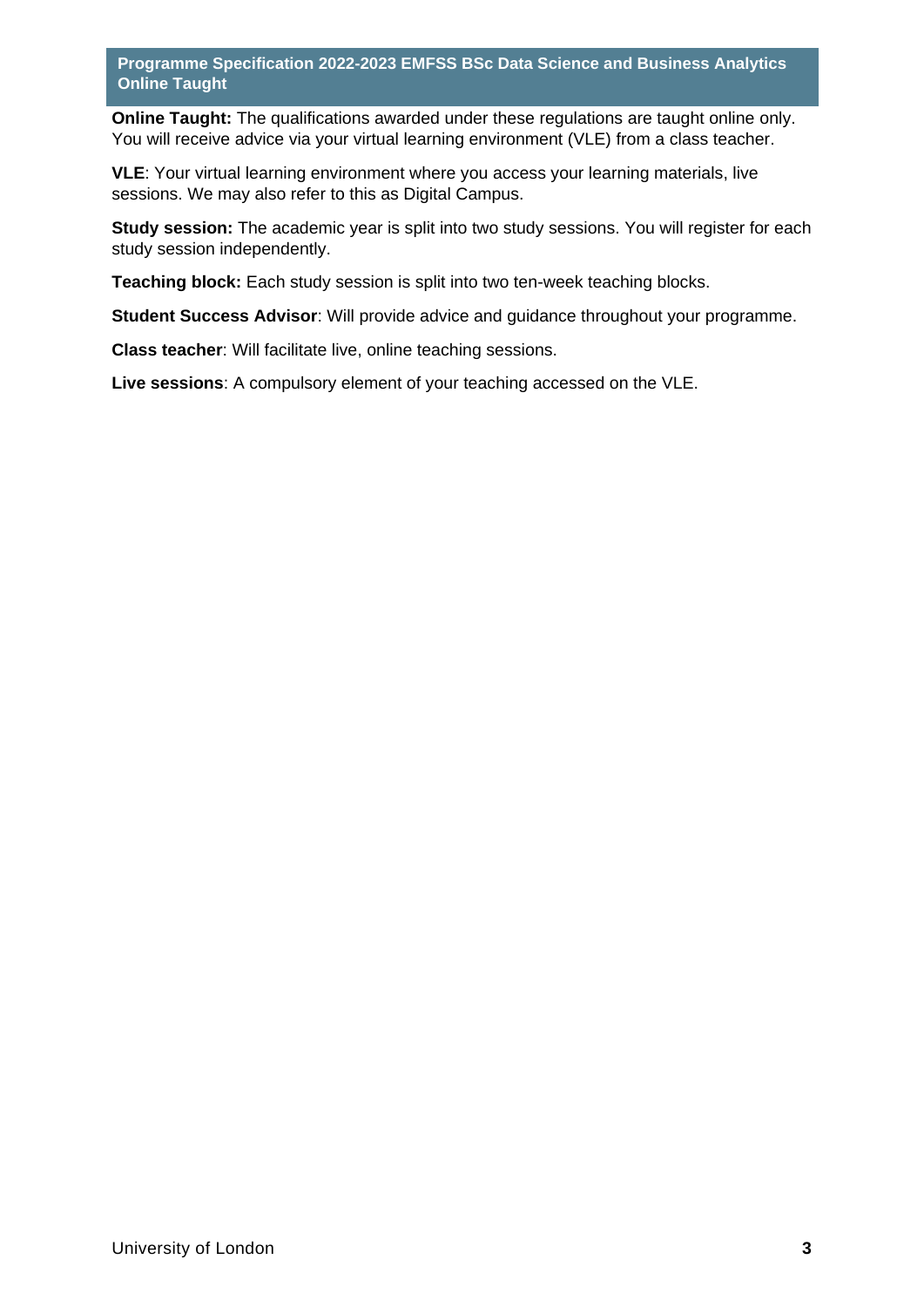# <span id="page-4-0"></span>**Programme title and awards**

Undergraduate degrees of the University of London are awarded with Honours. The award certificate will indicate the level of the academic performance (Honours) achieved by classifying the award. The classification of the degree will be based on the ratified marks from the completed assessments.

The standard classification system for Bachelor's degrees with Honours is:

First-Class; Upper Second-Class; Lower Second-Class; Third-Class.

A Pass Degree is a degree without Honours.

Specific rules for the classification of awards are given in the [Programme Regulations,](https://london.ac.uk/current-students/programme-documents/regulations) under Scheme of Award.

#### **Programme title**

Data Science and Business Analytics

#### **Qualifications**

Bachelor of Science in Data Science and Business Analytics

#### **Exit qualifications**

- Diploma of Higher Education in Data Science and Business Analytics
- Certificate of Higher Education in Social Sciences

An exit qualification is an intermediate qualification, for which the student may not have registered at the outset but which may be awarded on completion of specific modules/courses (or credit accumulated) in a longer programme of study, if the student leaves the programme.

Exit qualifications are awarded at the discretion of the Board of Examiners and once a student has accepted an exit qualification they will not normally be permitted to continue their study of the same award with the University of London.

#### **Individual courses**

There is no provision for individual courses of the programme to be studied on a stand-alone basis.

#### **Notes**

The BSc degree in Data Science and Business Analytics is available through a 12 course Standard Route and through a 9 course Graduate Entry Route.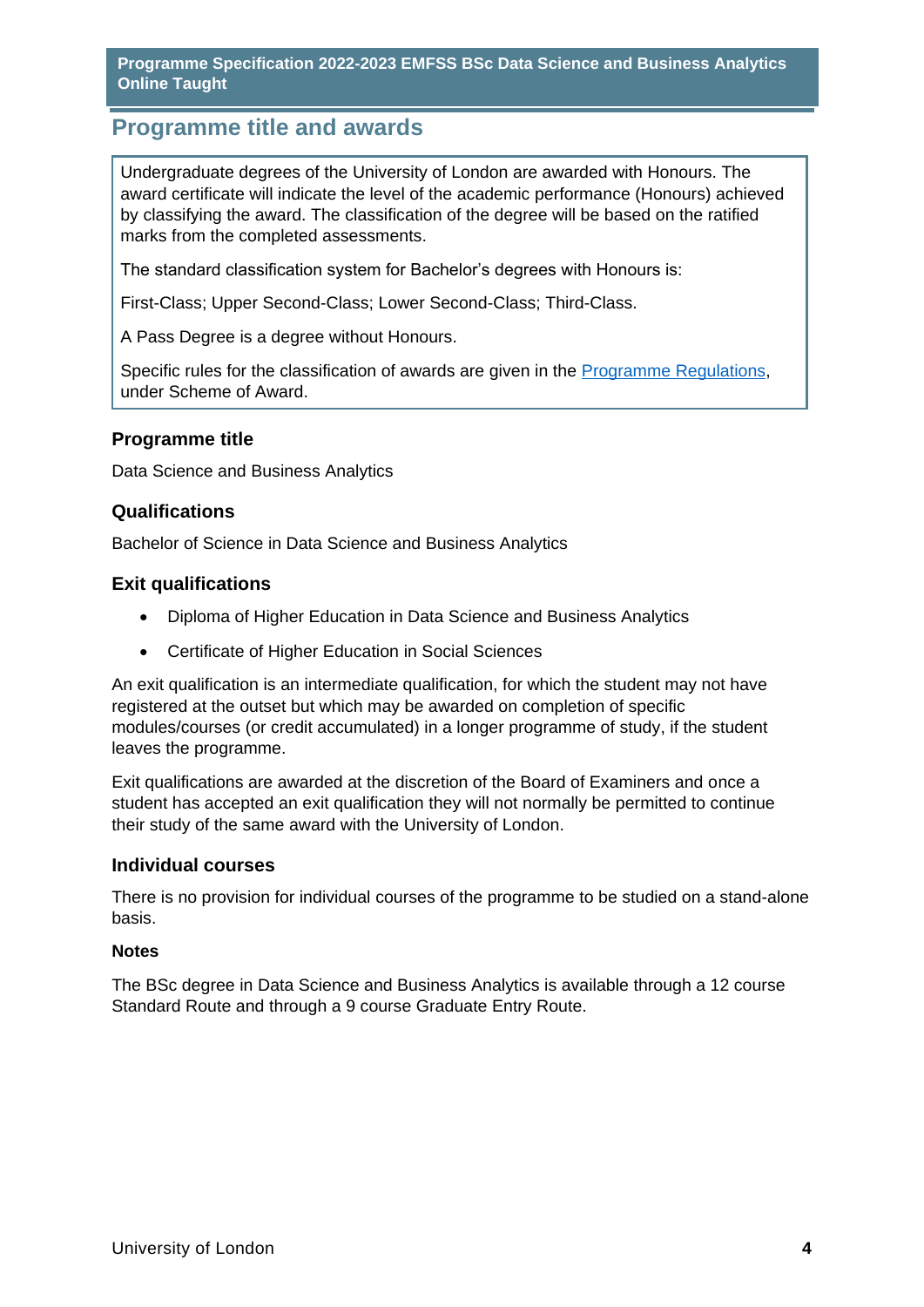## **Qualification titles may be abbreviated as follows:**

Bachelor of Science – BSc

Diploma of Higher Education in Data Science and Business Analytics – DipHE

Certificate of Higher Education – CertHE

## **Level of the programmes**

The Framework for Higher Education Qualifications of UK Degree-Awarding Bodies (FHEQ) forms part of the UK Quality Code for Higher Education of the [Quality Assurance](http://www.qaa.ac.uk/en)  [Agency for Higher Education](http://www.qaa.ac.uk/en) (QAA).

The awards are placed at the following Levels of the Framework for Higher Education Qualifications (FHEQ):

| <b>Bachelor of Science degree (BSc)</b> | Level 6 |
|-----------------------------------------|---------|
| • Diploma of Higher Education (DipHE)   | Level 5 |

• Certificate of Higher Education (CertHE) Level 4

## **Relevant QAA subject benchmarks group(s)**

|  | See the QAA website for information |
|--|-------------------------------------|
|--|-------------------------------------|

## **[Statistics](http://www.qaa.ac.uk/docs/qaa/subject-benchmark-statements/sbs-mathematics-15.pdf?sfvrsn=6399f781_10)**

## **Awarding body**

[University of London](http://www.london.ac.uk/)

## **Registering body**

[University of London](http://www.london.ac.uk/)

## **Academic direction**

[The London School of Economics and Political Science \(LSE\)](http://www.lse.ac.uk/home.aspx) 

## **Accreditation by professional or statutory body**

Not applicable

## **Language of study and assessment**

English

## **Mode of study**

Flexible and online study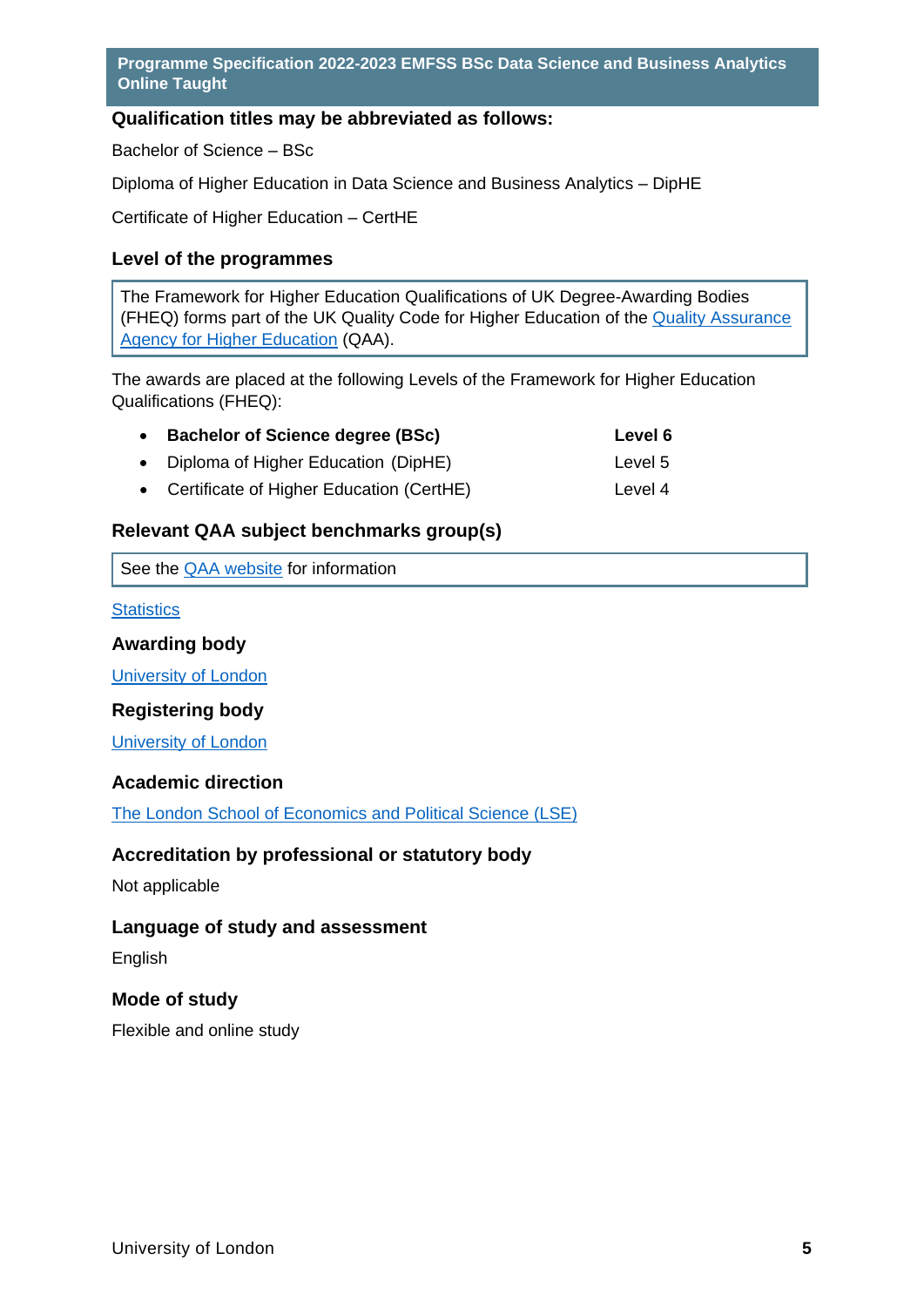## **Programme structures**

The Economics, Management, Finance and the Social Sciences programmes are comprised of courses. Each course is referred to as a '100 course', '200 course' or '300 course', corresponding to the following levels of the Framework for Higher Education Qualifications (FHEQ):

- 100 courses are placed at FHEQ Level 4
- 200 courses are placed at FHEQ Level 5
- 300 courses are placed at FHEQ Level 6

Where half courses are indicated, two half courses are equivalent to one full course in terms of structure. For each programme, some courses are compulsory, whilst others can be selected from lists of options called 'selection groups'.

The current structure can be found on the programme's **Structure page on the University of** London website.

Where a student satisfies certain conditions, transfer may be permitted between different degrees and routes.

To be considered for the award of a BSc honours degree in the field of Economics, Management, Finance and the Social Sciences:

- For degrees through the Standard Route a student must have attempted 12 full courses and must have passed with a mark of 40 or above at least eleven full courses.
- For degrees through the Graduate Entry Route a student must have attempted and passed, with a mark of 40 or above nine full courses.

## **Maximum and minimum periods of registration**

The maximum and minimum period of registration, from a student's effective date of registration, are:

|                                             | <b>Minimum</b>        | <b>Maximum</b> |
|---------------------------------------------|-----------------------|----------------|
| <b>BSc (Standard Route)</b>                 | Three years*          | Six years      |
| <b>BSc (Graduate Entry</b><br><b>Route)</b> | Two and a half years* | Six years      |

\*This period may vary if recognition of prior learning is permitted.

Study materials are made available after registration and on payment of the applicable fee.

#### **Credit value of courses**

Further information about the credit systems used by universities in the UK and Europe is provided by the [Quality Assurance Agency](http://www.qaa.ac.uk/en) and the [European Credit Transfer and](http://ec.europa.eu/education/resources/european-credit-transfer-accumulation-system_en.htm)  [Accumulation System.](http://ec.europa.eu/education/resources/european-credit-transfer-accumulation-system_en.htm)

Where credits are assigned to each course of a programme, credit indicates the amount of learning carried out in terms of the notional number of study hours needed, and the specified Frameworks for Higher Education Qualifications of UK Degree-awarding Bodies (FHEQ) credit level indicates the depth, complexity and intellectual demand of learning involved. The details below indicate the UK credits and the European Credit Transfer and Accumulation System (ECTS) values.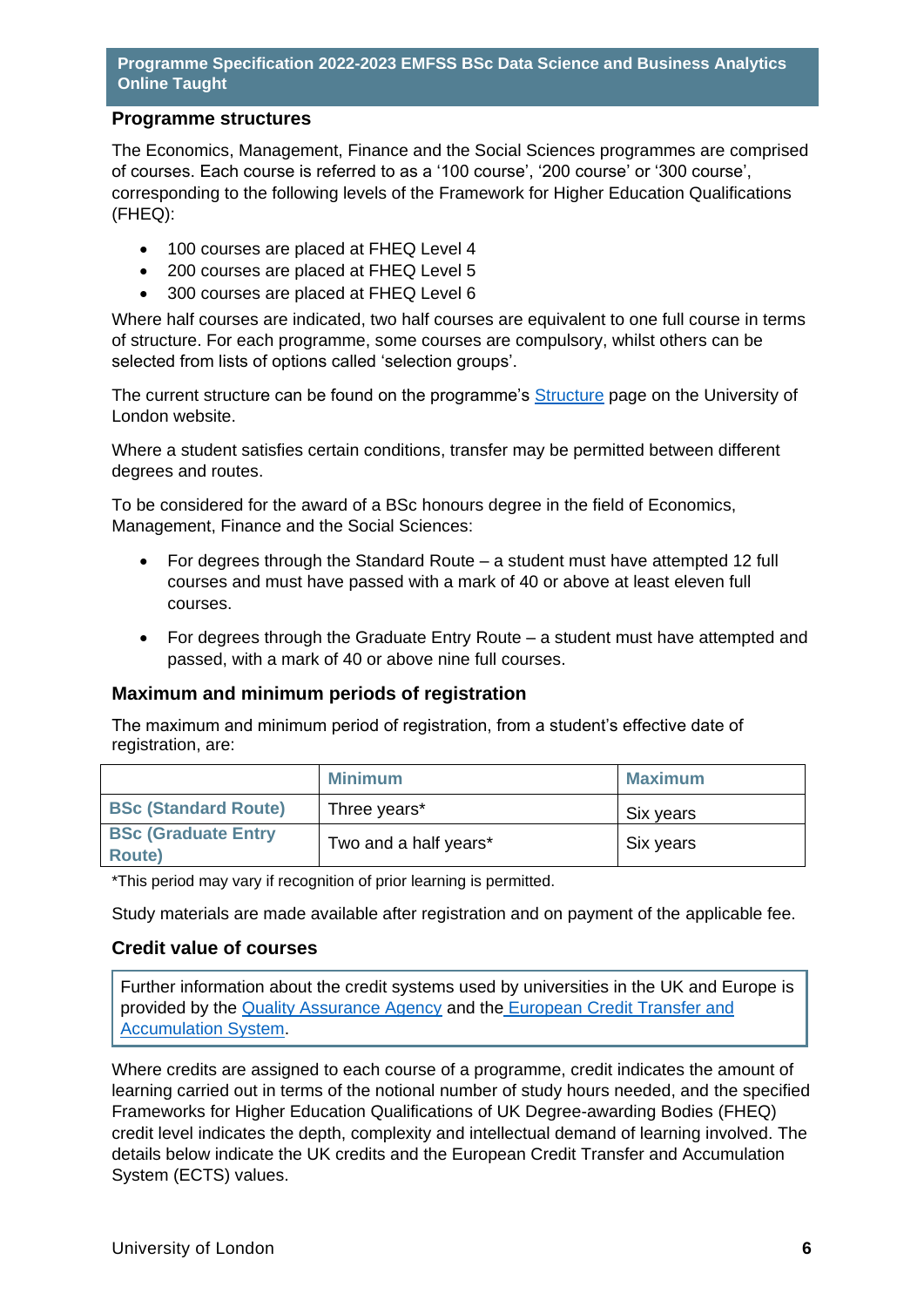For the Economics, Management, Finance and the Social Sciences suite of programmes, credits are assigned to the courses as follows:

- 30 UK credits or 15 ECTS credits for a full course at level 4, or 15 UK credits or 7.5 ECTS credits for a half course at level 4
- 30 UK credits or 15 ECTS credits for a full course at level 5, or 15 UK credits or 7.5 ECTS credits for a half course at level 5
- 30 UK credits or 15 ECTS credits for a full course at level 6, or 15 UK credits or 7.5 ECTS credits for a half course at level 6

One UK credit equates to a notional ten hours of study.

#### **Recognition of prior learning**

Recognition of prior learning is a generic term for the process by which we recognise and, where appropriate, award credit for learning that has taken place elsewhere, before entry onto this programme of study.

Where the prior learning covered a similar syllabus to a module/course studied elsewhere, credit will be awarded as if you took the University of London module/course.

See the [General Regulations](https://london.ac.uk/current-students/programme-documents/regulations) (Section 3) and [Programme Regulations](https://london.ac.uk/current-studentsprogramme-documents/regulations) for more rules relating to prior learning.

Details on [how to apply for RPL](https://london.ac.uk/applications/how-apply/recognition-prior-learning/recognition-and-accreditation-prior-learning-0) can be found on our website

This programme allows recognition of prior learning (RPL). A student studying a degree through the Standard Route may apply for RPL for up to four 100 courses. A student studying a degree through the Graduate Entry Route may apply for RPL for up to one 100 course named on the degree structure.

To be eligible to apply for RPL a student must provide evidence to the University that they have already passed examinations that equate in level, content and standard to the 100 course(s) that form part of the programme. The qualification must have been awarded within the past five years preceding the application. If a student is awarded RPL they do not have to take that particular 100 course as part of their degree.

## <span id="page-7-0"></span>**Entrance requirements**

We consider qualifications from around the world. Details are available [here](https://london.ac.uk/applications/how-apply/am-i-qualified) and in the [Qualifications for Entrance](https://london.ac.uk/entrance-qualifications) schedule

The full list of [EMFSS programmes](https://onlinecourses.london.ac.uk/) offered online can be found on our website. Entrance requirements are set out in detail under the 'Admissions' tab for each programme.

Applicants must submit an application in line with the procedures and deadlines set out on the [website.](https://onlinecourses.london.ac.uk/admissions/)

All entrance requirements are set out in detail on the programme page under the Requirements tab.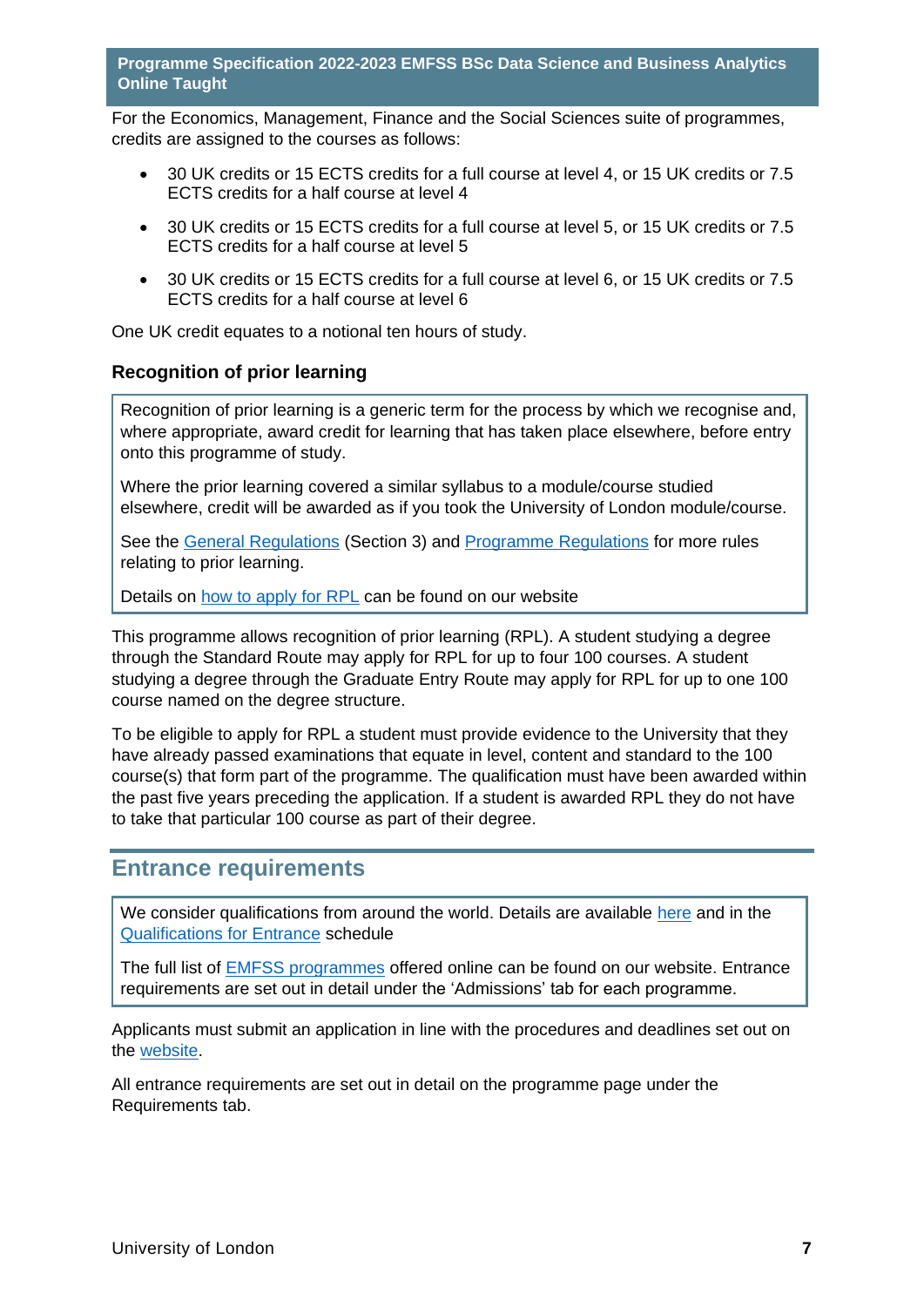## **General Entrance requirements for undergraduate degrees**

#### **Age:**

Applicants must normally be at least 17 years of age on or before 30 November in the year of initial registration.

#### **Qualifications:**

Applicants must

- have passed qualifications that satisfy category G in the Qualifications for Entrance schedule.
- meet any additional programme specific entrance requirements; and
- satisfy English language requirements.

## **Entrance requirements for the Graduate Entry Routes to the undergraduate degrees**

#### **Age:**

Applicants must normally be at least 17 years of age on or before 30 November in the year of initial registration.

#### **Qualifications:**

Applicants must

- have successfully completed a full undergraduate degree or postgraduate qualification from an acceptable institution
- meet any additional programme specific entrance requirements; and
- satisfy English language requirements.

Applicants with professional qualifications and professional memberships will be considered on an individual basis.

The [Qualifications for Entrance schedule](https://london.ac.uk/entrance-qualifications) can be found on the University of London website.

## **English language requirements**

Applicants must satisfy the English language requirements for the programme. These are set out in detail on the programme page under the Requirements tab for each programme.

Additional information on English language proficiency tests are given on the [website.](https://london.ac.uk/applications/how-apply/english-requirements)

Where an applicant does not meet the prescribed English language proficiency requirements but believes that they can demonstrate the requisite proficiency for admission the University may, at its discretion, consider the application.

#### **Internet access and computer specification**

Students will require regular access to a computer with an internet connection to use the University of London's online resources and systems.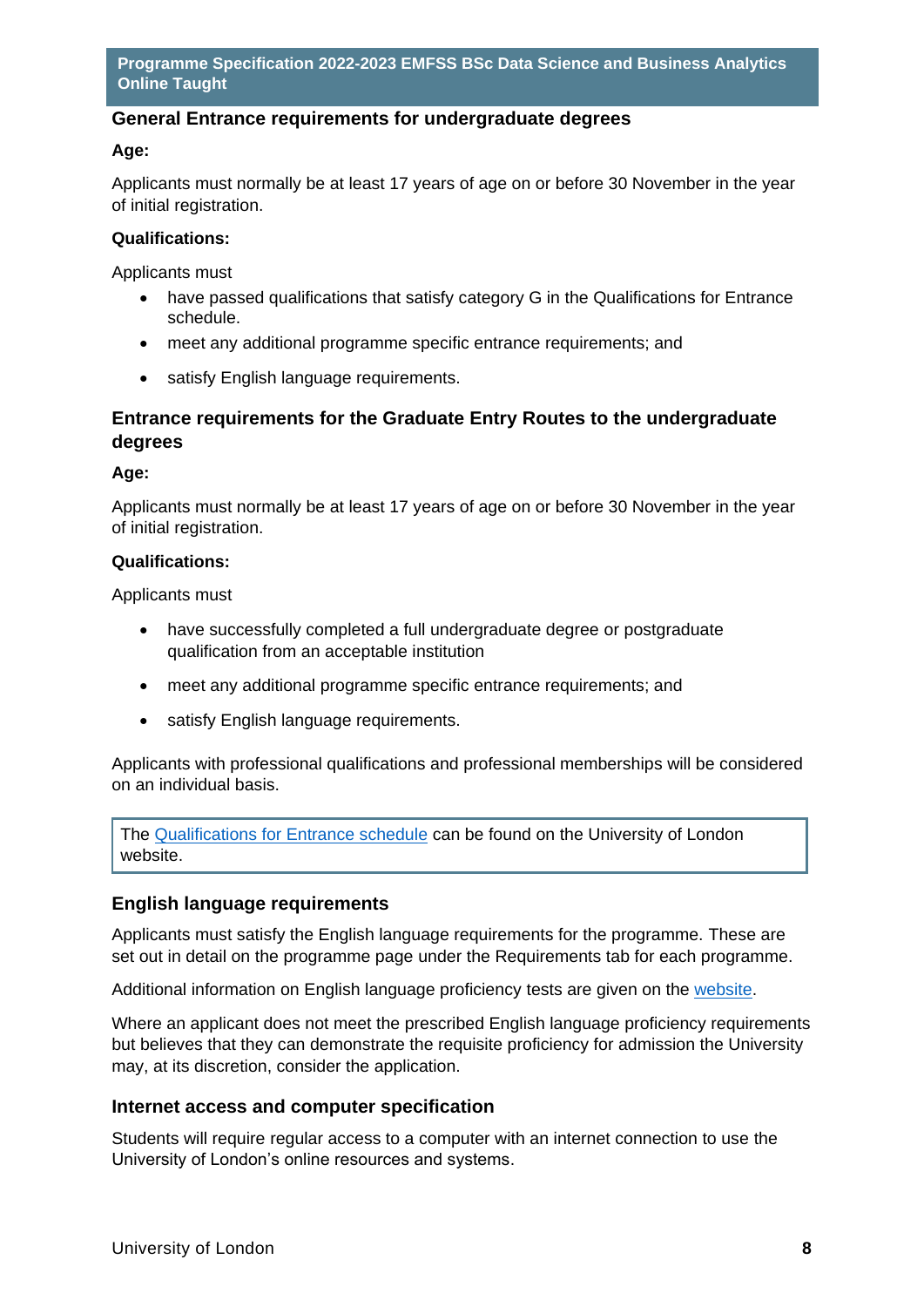The computer must have at least the following minimum specification:

- Windows: 7, 8, and 10 on 64-bit platforms (Windows 10 recommended)
- macOS: OS X 10.14 and higher
- CPUs newer than 2011 (Intel Sandy Bridge or newer)
- OpenGL 2.0 graphics driver
- Local storage for the recording of proctored examinations (75MB per hour)
- Web camera & microphone (internal or external)
- A steady hardwired internet connection requires speeds no less than (Note: A hardwired connection is strongly recommended):
	- o 10 MB/S download & 5 MB/S upload;
- Wired headset and phone (mobile or landline);

And the following applications installed:

- a word processor for Microsoft Word documents (.doc and .docx);
- a PDF reader (for example Adobe).
- Latest versions of at least two browsers downloaded onto computer
	- o Recommended: Google Chrome
	- o Note: Programs on Atrio cannot use Internet Explorer or Edge.

Students will need to perform System Compatibility Check (monthly)

Students must be able to download and install software to their Windows or MacOS device to include secure examination browsers for online assessment purposes (if offered on your programme of study)

#### **Students with access requirements**

The University of London welcomes applications from disabled students and/or those who have access requirements. The University will make every effort to provide reasonable adjustments to enable those with a disability, learning difficulty or access requirements to have the same opportunity as all other students to successfully complete their studies.

The University is committed to managing the application procedure and the programme itself to ensure that services are accessible for all students and that an inclusive environment is created. Students with a disability, or others who may need access arrangements to assist in taking examinations, should complete the relevant section of the application form, or contact the [Inclusive Practice Manager.](mailto:special.arrangements@london.ac.uk) A separate room or other arrangements may be considered.

Requests are considered by a University panel, whose purpose is to ensure that students with disabilities and/or specific access requirements are neither advantaged nor disadvantaged by such arrangements when compared with other students. These considerations remain separate from the academic selection processes.

For further information, see [Inclusive Practice Policy](https://london.ac.uk/applications/how-it-works/inclusive-practice-special-arrangements)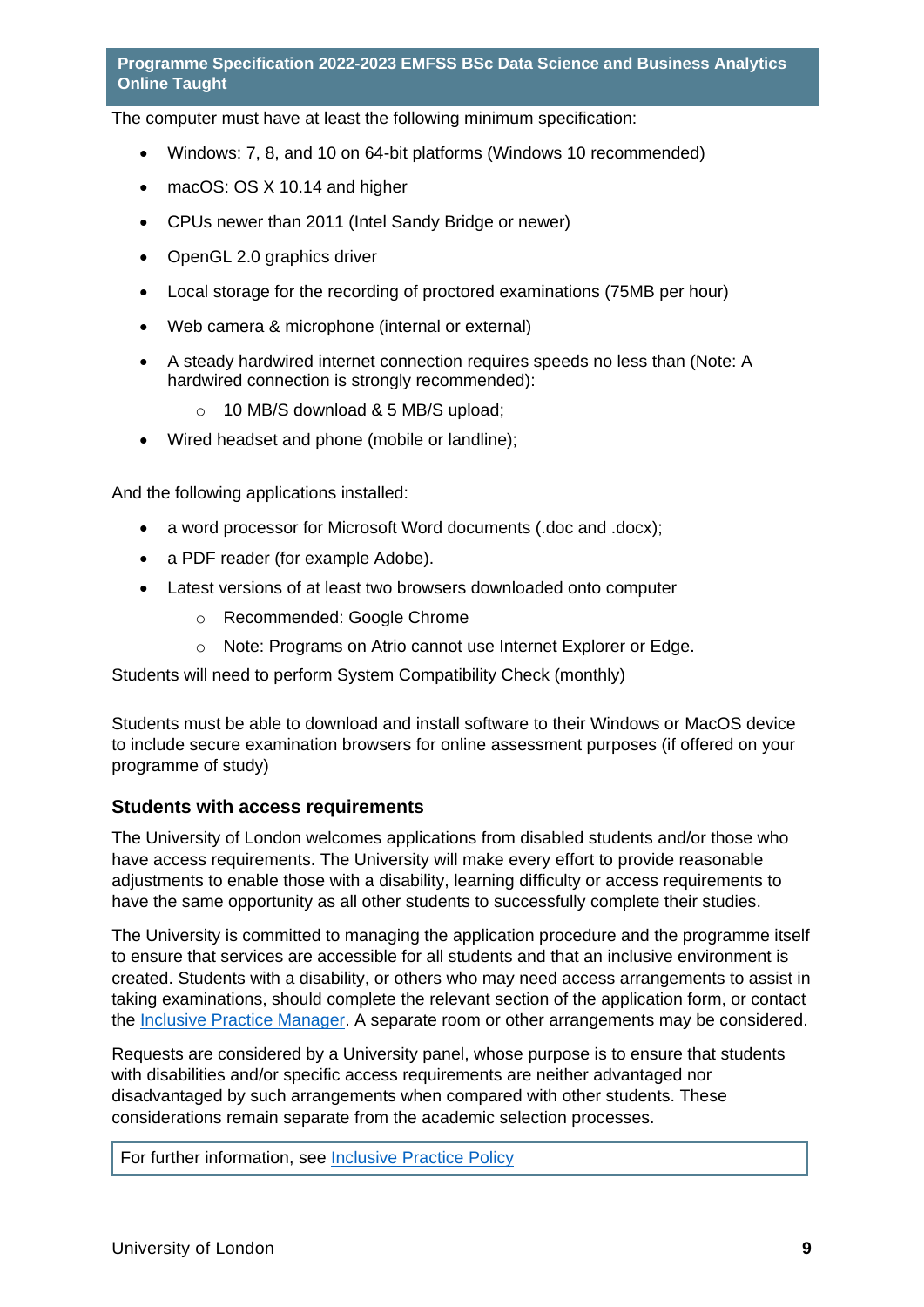## **Sources of funding and scholarships**

Information about potential sources of funding and scholarships is updated annually and where available is included in the prospectus web pages.

For further information see the [website](https://london.ac.uk/applications/funding-your-study)

# <span id="page-10-0"></span>**Educational aims and learning outcomes of the programmes**

Each of the programmes within the fields of Economics, Management, Finance and Social Science aims to offer a challenging, flexible scheme of study invigorated by research, which advances a student's ability to develop academic and practical insights into the subjects studied. Students will be encouraged to develop a broad range of transferable and in some cases technical expertise.

Graduates of the programmes will have a sound basis for careers in a wide range of areas from major corporations to small businesses, government organisations, the voluntary sector, international organisation and the media.

Successful completion of a degree, with Honours, may allow a student to progress to postgraduate study in the degree field or a related area or to undertake further professional qualifications.

Within the programmes there is a natural progression between the levels. A student who passes the 100 courses (FHEQ Level 4) will have the essential introduction to that subject. The 200 and 300 courses (FHEQ Level 5 and 6) build on the 100 courses and provide opportunity to develop a more detailed understanding. Although the courses may not in themselves be more difficult, students will develop a greater understanding and a sophistication of thinking as they work through the courses.

The programmes aim to:

- promote independent critical and evaluative skills, and intellectual curiosity for lifelong learning;
- expand knowledge and understanding of the chosen discipline;
- promote analytical, creative and imaginative engagement with theory, research and practice in the chosen discipline;
- encourage self-development into professionally organised and interactive individuals by practicing skills of selection, assimilation and communication.

## **BSc Data Science and Business Analytics**

The programme aims to:

- develop competence in students in the application of statistical techniques and machine learning at a high level
- provide students with a sound knowledge of the principles underlying standard applications of probability and statistics;
- provide practical skills of applied data science and business analytics to inform commercial and policy decisions.

The learning outcomes of the programme are as follows: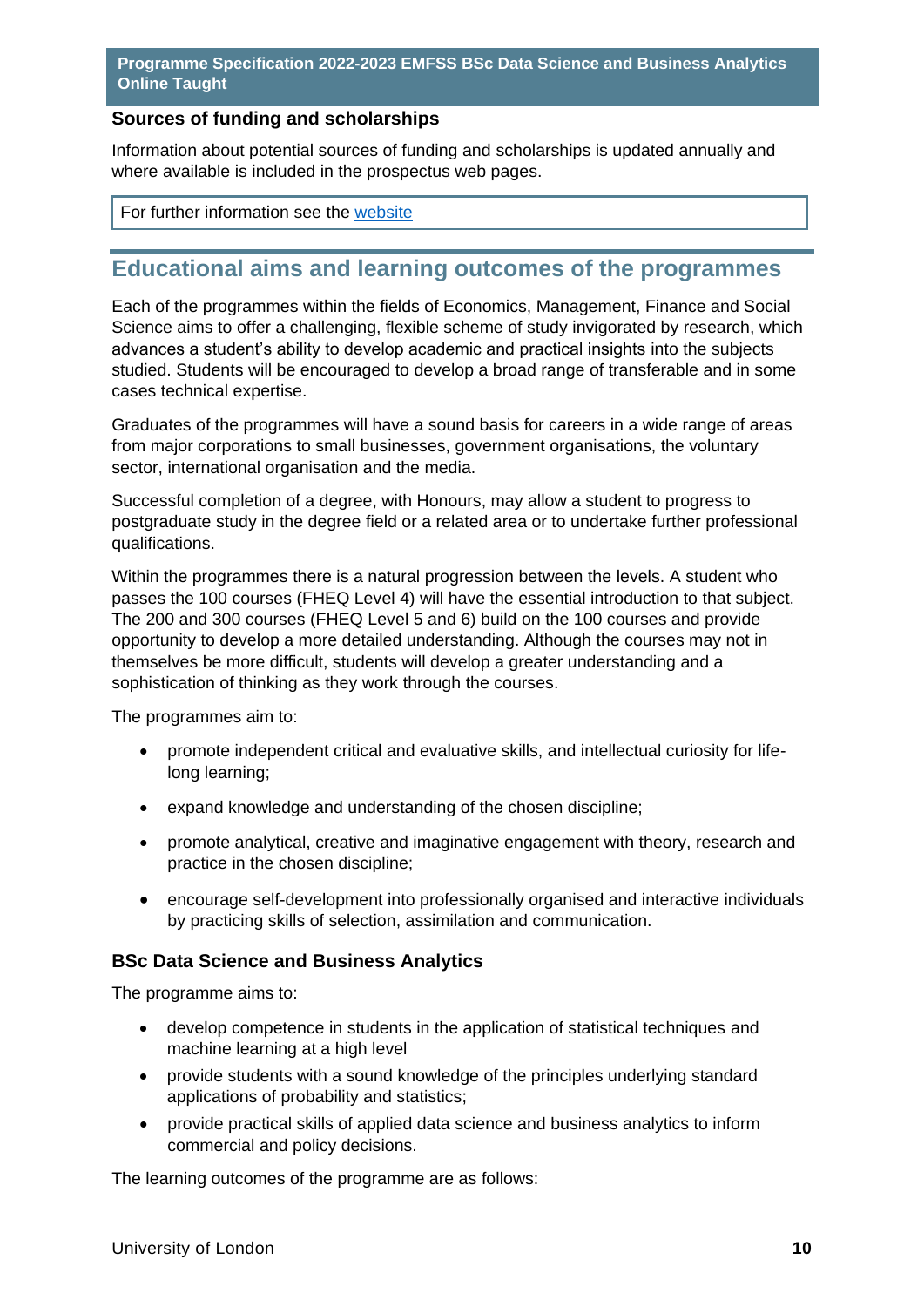#### **Knowledge and understanding;**

A student will be able to:

- formulate and build statistical and algorithmic models in a logical manner.
- understand, formulate and use quantitative models arising in social science, business and other contexts to tackle real-world problems.
- understand probability theory and the concept of uncertainty.
- demonstrate a knowledge and understanding of prediction, classification, regression and clustering.
- analyse data and draw actionable insights for informed decision-making.
- show a good knowledge and understanding in advanced areas of statistics.
- Learn and use a variety of statistical software packages and programming languages R and Python to conduct data analysis
- apply advanced quantitative techniques to the analysis of large and complex data.

#### **Intellectual and cognitive skills;**

A student will be able to:

- locate, extract, analyse and draw reasoned conclusions from multiple sources (including electronic sources) of appropriate literature and relevant data and acknowledge and reference these sources appropriately;
- critically analyse data and text using quantitative and qualitative techniques;
- assess the relative merits of quantitative methodologies and use them appropriately for the problem in hand. , explanations and policies.

#### **Transferable skills;**

A student will be able to:

- communicate effectively in a written context;
- use information technology (spreadsheets, word-processing and online databases) appropriately;
- organise information, and to assimilate and evaluate competing arguments and methods;
- manage their own learning, including working effectively to deadlines;
- be open minded and have a capacity to handle ideas and scrutinise information in critical, evaluative and analytical ways.

#### **Exit qualifications**

Students exiting with a Certificate of Higher Education would expect to:

- have the essential introduction to that subject;
- demonstrate an understanding on the concepts and principles related to their area of study; and
- be able to communicate ideas and findings in a reliable and structured way.

Students exiting with a Diploma of Higher Education would, in addition, expect to: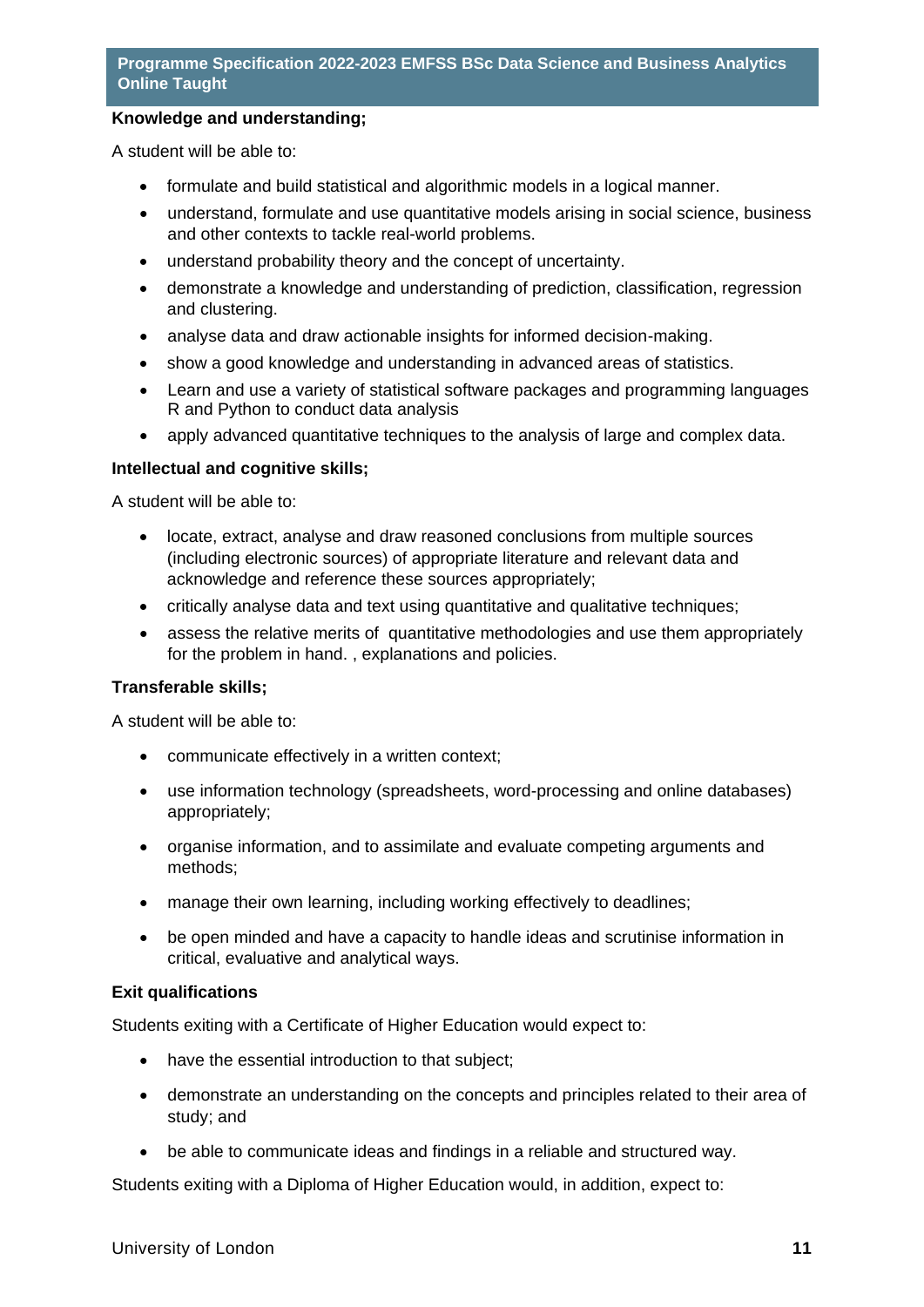- develop a greater understanding and a sophistication of thinking as they work through the courses;
- build on their existing knowledge to approach the concepts and principles from a wider context;
- be at a stage where they will have obtained qualities and skills necessary for employment and further study in the area.

# <span id="page-12-0"></span>**Learning, teaching and assessment strategies**

A student will access course materials on a Virtual Learning Environment (VLE) via desktop, mobile or table devices. Students will also complete assignments on the VLE.

Students will receive academic and technical support on the VLE. Class teachers will guide students through their learning and Student Success Advisors will advise students on progression within the programme.

Students will be required to attend live, online sessions and will be able to collaborate in real time with class teachers and fellow students and be able to engage in dialogue and develop and negotiate conclusions with others – key components in the acquisition of knowledge, understanding and transferable skills.

Written examinations form the greater part of the assessment of the programmes. For each course students will be assessed mainly by written examination. Questions are structured to allow students to demonstrate that they have acquired appropriate knowledge and understanding. The way that students manage data, solve problems, evaluate ideas and the organisational skills they use to structure their written answers allows the standard of intellectual and transferable skills to be assessed.

Assessment criteria for the programme take into account the level at which these skills have been achieved.

## <span id="page-12-1"></span>**Assessment methods**

In line with our current General Regulations, the University may offer students alternative assessments where necessary. This includes holding online timed assessments in place of written examinations, which are usually held at examination centres.

Aside from a few exceptions, each full course is examined by one three-hour unseen written assessment and each half course by one two-hour unseen written assessment. The assessment of some courses also involves the submission of coursework or a project – in these cases, details are included as part of the course syllabus.

The written examinations take place on two occasions each year, normally commencing in May and October. These are held at established examination centres worldwide.

The first opportunity to be assessed for courses initially studied in the August and November teaching blocks is May of the following year. The first opportunity to be assessed for courses initially studied in the February and May teaching blocks is October of the same year.

Full details of the dates of all assessments are available on the [website.](https://london.ac.uk/current-students/examinations/exam-timetables)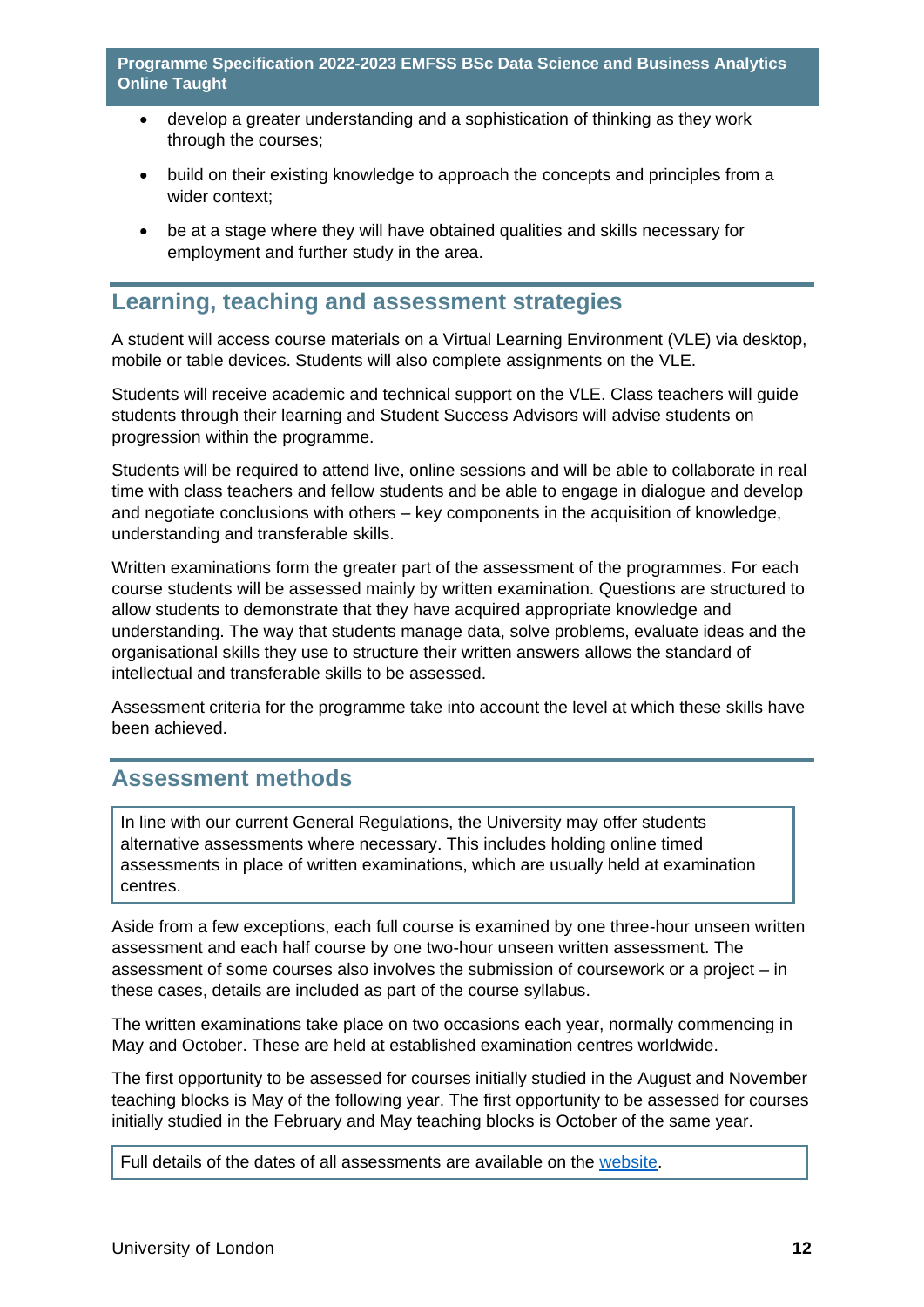## <span id="page-13-0"></span>**Student support and guidance**

- The Virtual Learning Environment (VLE) sometimes referred to as Digital Campus: this gives access to materials for each course, including live, online sessions and study support resources.
- A Student Success Advisor will provide advice and guidance throughout your programme.
- A class teacher will facilitate live, online teaching sessions.
- Student Guide: This provides information which is common to all students and gives information about matters of importance from the start of a student's relationship with the University of London through to their graduation.
- Student Portal: for accessing student induction, study skills support, student wellbeing advice.
- Recommended reading lists are provided online. Students may need to buy their own textbooks.
- Online discussion areas which allow students to communicate with each other.
- Past examination papers and examiners' commentaries. These provide an indication of the format of examinations and course-level feedback on completed assessments.
- Programme Regulations: these are a set of rules which apply to your programme students are responsible for ensuring they are familiar with the regulations for their programme.
- The Online Library provides a range of e-books, along with full-text and multidisciplinary databases where journal articles, book reviews and reports can be found. The Online Library also has a dedicated homepage for EMFSS students.
- University of London library: Registered students may use the resources located within the Senate House library (for a small additional fee).
- A University of London email account and web area for personal information management.

# <span id="page-13-1"></span>**Quality evaluation and enhancement**

The University of London delivers the majority of its flexible and distance learning programmes through a collaboration between the University of London Worldwide and member institutions of the University of London. However some of the flexible and distance learning programmes draw solely on academic input from the University of London, and are delivered without academic lead by a member institutions. The policies, partnerships (where applicable) and quality assurance mechanisms applicable for the programmes are defined in the following key documents: The Quality Framework, the Quality Assurance Schedules, Guidelines for Examinations, General Regulations and, for each programme, programme specific regulations.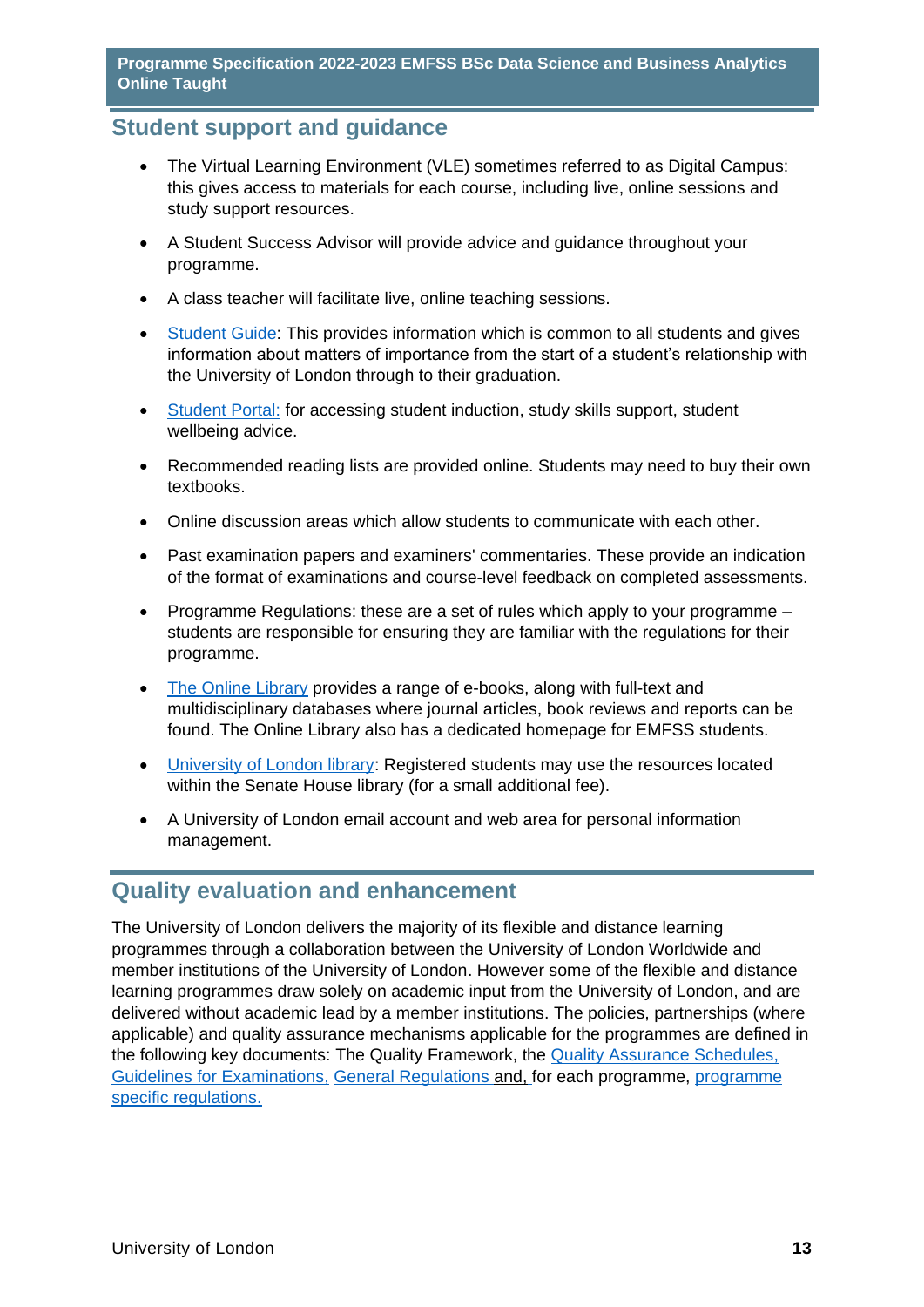## **Awards standards**

All University of London qualifications have to align with the Frameworks for Higher Education Qualifications of UK Degree-Awarding Bodies to assure appropriate standards for each qualification. In addition, every programme that is developed by a member institution of the University of London (or a consortium with representation by more than one member institution) will be developed to the same standard as would be applied within the institution concerned. Proportionate and robust approval procedures, including external scrutiny and student engagement are in place for all programmes. Learning materials are written and all assessments are set and marked by academic staff who are required to apply the University's academic standards.

#### **Review and evaluation mechanisms**

Some of the key mechanisms in place to assure the standards of all University of London qualifications and the quality of the student experience, include:

- Annual programme reports: produced for all programmes in order to review and enhance the provision and to plan ahead;
- Independent external examiners: submit reports every year to confirm that a programme has been assessed properly and meets the appropriate academic standards;
- Annual student information statistics: prepared for all systematic reporting within the University of London;
- Periodic programme reviews: carried out every 4-6 years to review how a programme has developed over time and to make sure that it remains current and up-to-date.

Improvements are made as necessary to ensure that systems remain effective and rigorous.

#### **Student feedback and engagement**

The principal channel for collecting feedback from students is the Student Experience Survey. Carried out every two years, this collects feedback from the student body on a range of topics relating to the student lifecycle. The results are analysed externally and then considered in a number of different ways, including by the programme team, principal committees and the senior leadership team. Details of any resulting actions taken are published on the Virtual Learning Environment and the Student Portal.

Additionally, on completion of their programme of study students will be invited to take a survey that seeks to measure what they have gained from their studies.

There are also opportunities for students to get involved in governance. An undergraduate and postgraduate student member is appointed by the University to the majority of committees through an annual appointment round. Some programmes also recruit student members at the programme level. Students are frequently invited to take part in quality review processes such as Periodic Programme Reviews, Programme approval, Thematic Reviews, MOOC review panels and ad hoc focus groups. Opportunities such as these are advertised through social media and on the website. More information can be found on the website.

Students can also apply to join the Student Voice Group, which meets four times a year to consider initiatives for enhancing student experience. Notes from these meetings are published on the Student Portal.